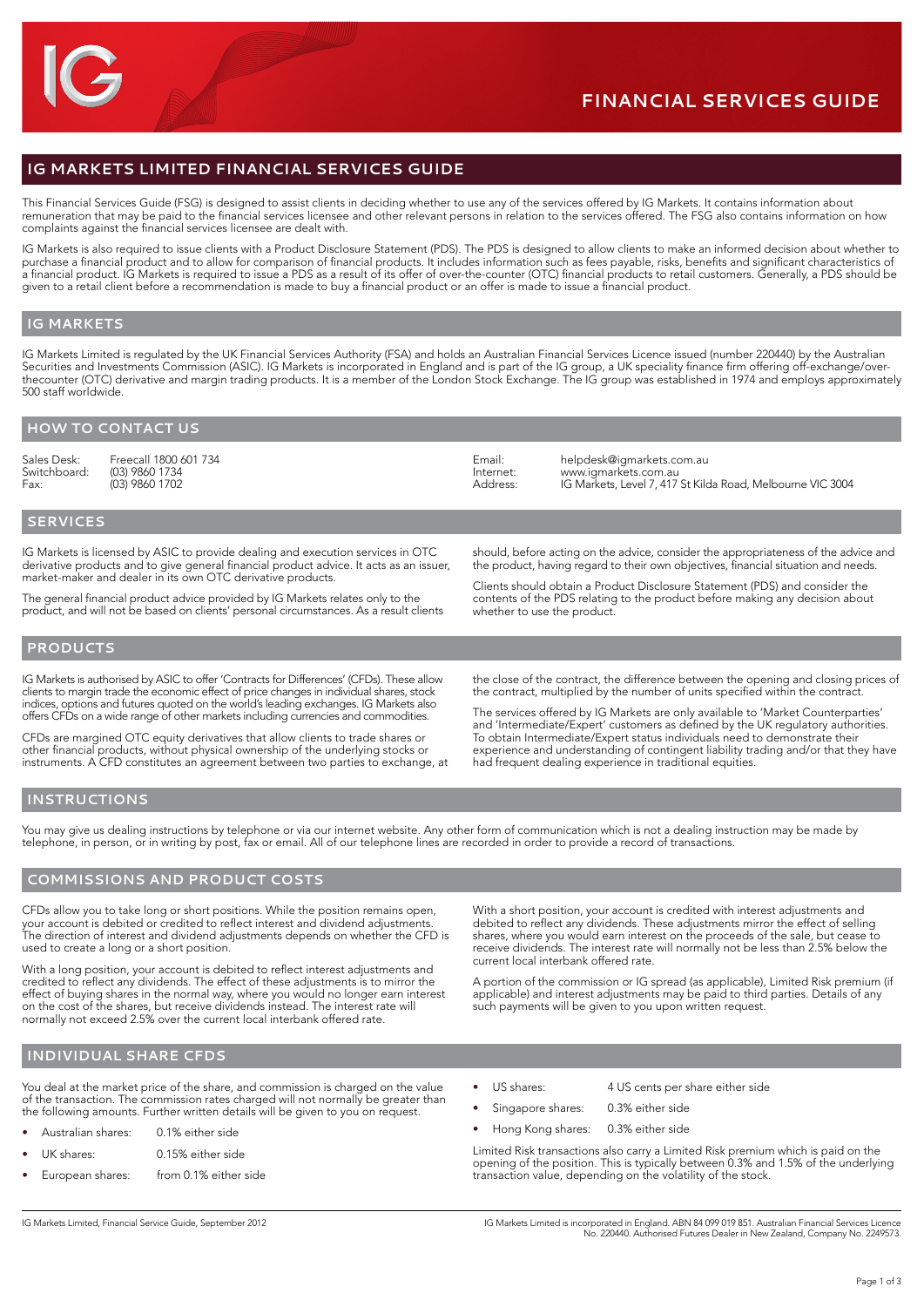#### **Stock index CFDs, stock index options, forex CFDs**

No commission is payable on these transactions. The only charge you pay is our dealing spread. Dealing spreads vary according to the market concerned, and are listed in Part 3 of the IG Markets PDS.

Limited Risk transactions also carry a Limited Risk premium which is paid on the opening of the position. These are listed in Part 3 of the IG Markets PDS.

IG staff are not paid on a commission basis. In addition to salary, staff may receive a discretionary bonus and share options. Bonuses will be calculated according to a number of factors including IG Group results. IG staff may also be eligible to participate in the IG Group's long term share based incentive schemes.

No related body corporate of IG Markets (other than IG Australia) nor any director of IG Markets or of any related body corporate of IG Markets or any associate of any of the foregoing receives any commission or other benefits attributable to the products.

# **Dispute resolution**

We have clearly laid down internal and external complaint resolution procedures. We also belong to an ASIC-approved independent complaints resolution scheme. If you have any complaints or queries about the service provided by us you should contact our dealers. If your complaint is not satisfactorily resolved please contact our Customer Services Manager on 1800 601 799 or put your complaint in writing and send it to:

The Customer Services Manager IG Markets Level 7 417 St Kilda Road Melbourne VIC 3004

All complaints or queries will be investigated promptly and fully. Our customer services team will conduct a full investigation of your complaint or query and will report their findings to you either by telephone or in writing. If you are dissatisfied with the report given to you, you can ask our compliance department to conduct a further investigation of the matter. You will be sent a written report of the findings of this further investigation.

We belong to an independent external dispute resolution scheme, run by the Financial Ombudsman Service Limited (FOS). This scheme has been endorsed by ASIC. If you are a retail client any unresolved complaints can, on the client's request, be referred to FOS. FOS can be contacted toll free on 1300 78 08 08. Alternatively, you can write to: The Financial Ombudsman Service Limited, GPO Box 3, Melbourne VIC 3001 or by email to info@fos.org.au.

Upon the referral of any complaint to FOS, we will provide you with a guide to the External Dispute Resolution Scheme. We are bound to fully assist FOS in the investigation of customer inquiries or complaints and are bound by any decision made by FOS.

to make an informed decision about whether to purchase a financial product and to allow for comparison of financial products. It includes information such as fees payable, risks, benefits and significant characteristics of a financial product. IG Markets is required to issue a PDS as a result of its offer of over-the-counter (OTC) financial products to retail customers. Generally, a PDS should be given to a retail client before a recommendation is made to buy a financial product or an offer is

IG Markets Limited Financial Services Guide

made to issue a financial product.

# **IG Australia Pty Limited: Financial Services Guide**

This Financial Services Guide (FSG) is designed to assist clients in deciding whether to use any of the services offered by IG Australia, as authorised representative of IG Markets. It contains information about remuneration that may be paid to IG Australia in relation to the services offered. The FSG also contains information on how complaints against IG Australia are dealt with.

IG Australia is also required to issue clients with a Product Disclosure Statement (PDS) for the products issued by IG Markets. The PDS is designed to allow clients

**IG Australia**

IG Australia Pty. Limited is incorporated in Australia and is an authorised representative of IG Markets Limited and of IG Index plc. IG Markets is regulated by the UK Financial Services Authority (FSA) and holds an Australian Financial Services Licence (number 220440) issued by the Australian Securities and

**How to contact us**

Sales Desk: Freecall 1800 601 799<br>Switchboard: (03) 9860 1711 Switchboard: (03) 9860 1711<br>Fax: (03) 9860 1755

 $(03)$  9860 1755

Investments Commission (ASIC). IG Australia, IG Markets and IG Australia are part

of the IG group, a UK speciality finance firm offering off-exchange/over-the counter (OTC) derivative and margin trading products. The IG group was established in 1974 and employs approximately 500 staff worldwide.

Email: [helpdesk@igmarkets.com.au](mailto:helpdesk%40igmarkets.com.au?subject=) Address: IG Australia, Level 7, 417 St Kilda Road, Melbourne VIC 3004

#### **Services**

IG Australia is authorised by IG Markets to provide dealing and execution services in OTC derivative products and to give general financial product advice. IG Australia acts as authorised representative of IG Markets, an issuer, market-maker and dealer in its own OTC derivative products.

The general financial product advice provided by IG Australia relates only to the product, and will not be based on clients' personal circumstances. As a result clients

# **Products**

IG Australia is authorised by IG Markets to offer 'Contracts for Differences' (CFDs). These allow clients to margin trade the economic effect of price changes in individual shares, stock indices, options and futures quoted on the world's leading exchanges. IG Australia, as authorised representative of IG Markets, also offers CFDs on a wide range of other markets including currencies and commodities.

CFDs are margined OTC equity derivatives that allow clients to trade shares or other financial products, without physical ownership of the underlying stocks or instruments. A CFD constitutes an agreement between two parties to exchange, should, before acting on the advice, consider the appropriateness of the advice and the product, having regard to their own objectives, financial situation and needs.

Clients should obtain a Product Disclosure Statement (PDS) and consider the contents of the PDS relating to the product before making any decision about whether to use the product.

at the close of the contract, the difference between the opening and closing prices of the contract, multiplied by the number of units specified within the contract.

The services offered by IG Australia are only available to 'Market Counterparties' and 'Intermediate/Expert' customers as defined by the UK regulatory authorities. To obtain Intermediate/Expert status individuals need to demonstrate their experience and understanding of contingent liability trading and/or that they have had frequent dealing experience in traditional equities.